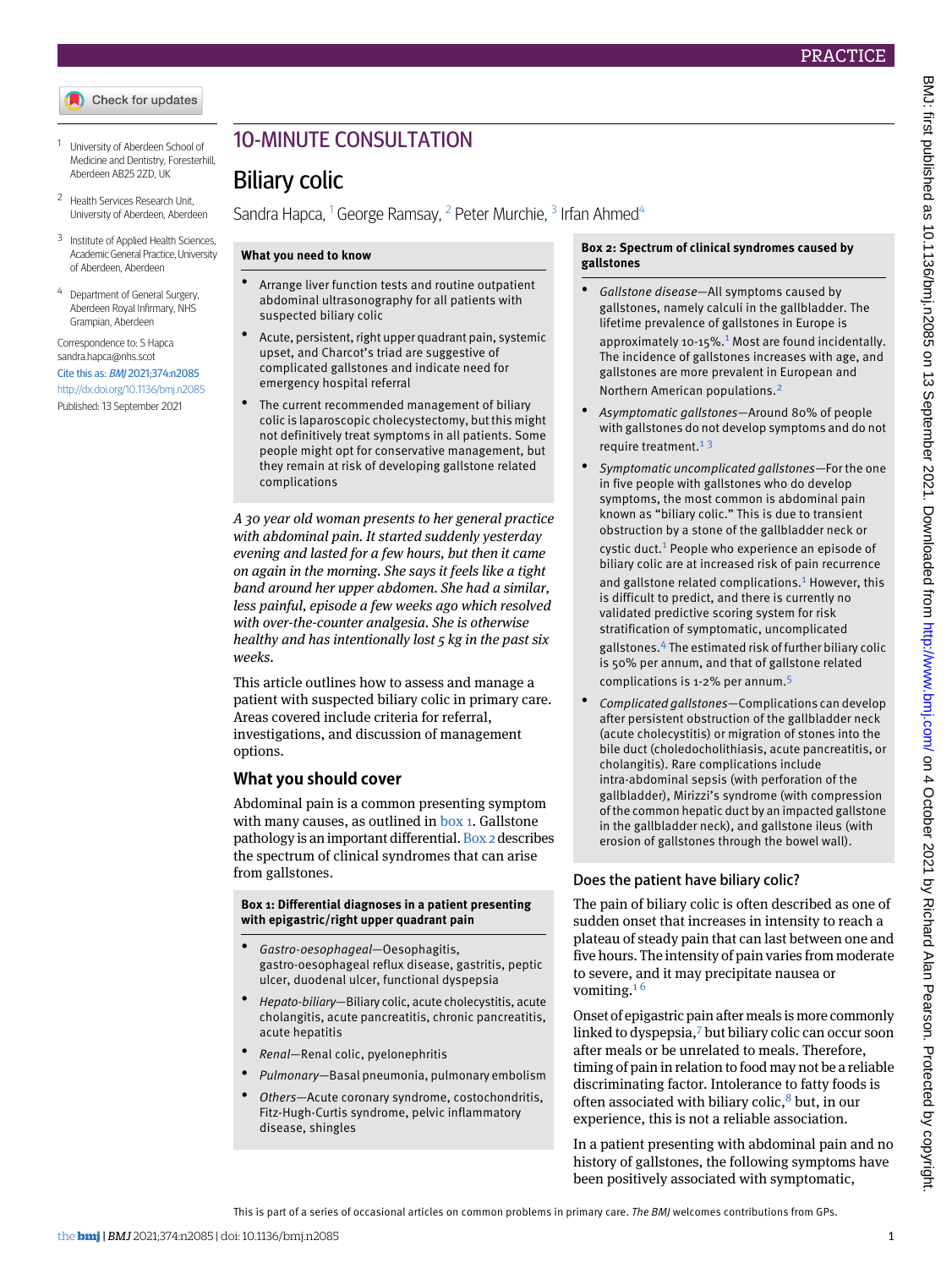- Epigastric pain or right hypochondrium pain
- Pain radiating to right shoulder
- Pain in the absence of heartburn or unrelieved by bowel movement.

If these symptoms occur together, biliary colic is the most likely cause of abdominal pain. However, a precise symptom complex for symptomatic, uncomplicated gallstones has not been accurately described yet.<sup>[8](#page-2-7)</sup>

Features that have been associated with increased risk of gallstones include:

- Increasing age, female sex, pregnancy, multiparity, obesity, and family history of gallstones<sup>[6](#page-2-5)</sup>
- Insulin resistance, particularly undiagnosed diabetes in women<sup>[9](#page-2-8)</sup>
- Haemolytic diseases
- Rapid weight loss (>1.5 kg/week) secondary to dieting or bariatric surgery.<sup>[10](#page-2-9)</sup>

Examination is important to ascertain whether the patient is systemically unwell as this may warrant urgent hospital admission. It will also help determine whether the abdominal pain is gallbladder related or is secondary to other causes<sup>[6](#page-2-5)</sup>:

- Check respiratory rate, heart rate, blood pressure, and temperature. Systemic features and hypotension may indicate complicated gallstones ([box 3](#page-1-0)) or dehydration. Tachycardia alone may be driven by pain. $17$
- Inspect the skin and eyes for jaundice, which may indicate complicated gallstones or an alternate diagnosis (acute hepatitis, pancreatic or bile duct malignancy).
- Examine the abdomen to localise tenderness, which, if caused by gallstones, is most likely in the right upper quadrant (RUQ) or epigastrium.
	- ‐ A painful, palpable gallbladder, whereby inspiration is arrested on deep palpation of the right upper quadrant, is known as Murphy sign and is suggestive of peritoneal irritation as a result of acute inflammation. It is a clinical sign predictive of acute cholecystitis (likelihood ratio 3.2).<sup>[12](#page-2-10)</sup>
	- ‐ A painless, palpable gallbladder, known as Courvoisier sign, is suggestive of extra-hepatic biliary obstruction (likelihood ratio 26), though poor at differentiating malignant from benign causes.[12](#page-2-10)
- <span id="page-1-0"></span>• Examine the lungs to exclude basal lung pathology.
- Urine analysis, to exclude renal and urological causes.
- Urinary pregnancy test in all females of childbearing age to exclude pregnancy.

# **Box 3: Clinical features of complicated gallstones**

- *Acute cholecystitis—*Acute right upper quadrant pain of longer duration ( $56.5$  hours) is associated with complicated gallstones.<sup>[11](#page-2-11)</sup> The only clinical finding predictive of acute cholecystitis is Murphy sign (likelihood ratio 3.2).[12](#page-2-10)
- *Acute pancreatitis—*The predominant symptoms of acute pancreatitis are abdominal pain and vomiting. A history of gallstones or alcohol

excess is common.<sup>[13](#page-2-12)</sup> There is no single or combination of clinical findings with proven value in diagnosing acute pancreatitis. All patients with suspected acute pancreatitis should be referred urgently to hospital.

- *Acute cholangitis—*Charcot's triad (right upper quadrant pain, jaundice, and fever often with rigors) has a low sensitivity (36.3%) but high specificity (93.2%) for acute cholangitis and may be a useful "rule-in" test.<sup>[14](#page-2-13)</sup> The diagnostic criteria for acute cholangitis are summarised in the revised Tokyo guidelines. Together, they are 91.8% sensitive and 77.7% specific for acute cholangitis, but are of limited use in primary care as they rely on imaging results. $15$
- *Sepsis—*Patients with suspected gallstone related sepsis may be screened with the quick Sequential Sepsis-related Organ Failure Assessment (qSOFA) scoring system: confusion, respiratory rate 22 breaths/min, and systolic blood pressure 100 mm Hg.[16](#page-3-2) Presence of at least two of the criteria identifies patients with poorer outcomes requiring urgent hospital admission.

## Outcome

*When you take a further history, you find that the pain is worse in the RUQ, radiates to the right shoulder and is unrelieved by bowel movement. Examination reveals no systemic upset or jaundice, a soft abdomen with mild RUQ tenderness, negative Murphy sign and clear lung sounds. Urinalysis and urinary pregnancy tests are negative. History and examination are suggestive of symptomatic, uncomplicated gallstones.*

## **What you should do**

Does the patient require urgent hospital admission?

- $\bullet~$  Patients should be urgently referred to hospital if<sup>[5](#page-2-4)</sup>:
	- ‐ Systemic observations are abnormal and there is a suspicion of complicated gallstones.
	- ‐ Pain is not controlled with analgesia in the community.
- Subsequent, elective referral to a surgical service may be indicated if the patient has radiologically confirmed, symptomatic, uncomplicated gallstones and wishes to consider surgical management.<sup>[5](#page-2-4)</sup>

## Investigations in primary care

If referral for urgent hospital admission is not indicated, clinical suspicion of biliary colic can be followed up with confirmatory investigations in primary care. According to guidelines from the National Institute for Health and Care Excellence (NICE), all patients with suspected gallstones should be offered liver function tests and routine referral for abdominal ultrasonography.[3](#page-2-2) Other blood tests to consider include full blood count, urea and electrolytes, C reactive protein, and random plasma glucose.

In complicated gallstones, persistent obstruction of the biliary tree results in a cholestatic picture with increased alkaline phosphatase (typically 3-4 times higher than the upper limit of normal) and high bilirubin. However, interpretation of abnormal liver function test results may be complicated by other factors such as drugs, alcohol, steatosis, or infection.<sup>[18](#page-3-3)</sup>

Abdominal ultrasonography has a high sensitivity (>95%) and specificity (>98%) for identifying gallstones.<sup>[6](#page-2-5)</sup> Radiologically, gallstones are described as echogenic gallbladder masses with a characteristic posterior acoustic shadowing. In biliary colic, gallstones in the gallbladder are usually the sole radiological finding.<sup>[19](#page-3-4)</sup> Larger gallstone size ( $>10$  mm) and multiple gallstones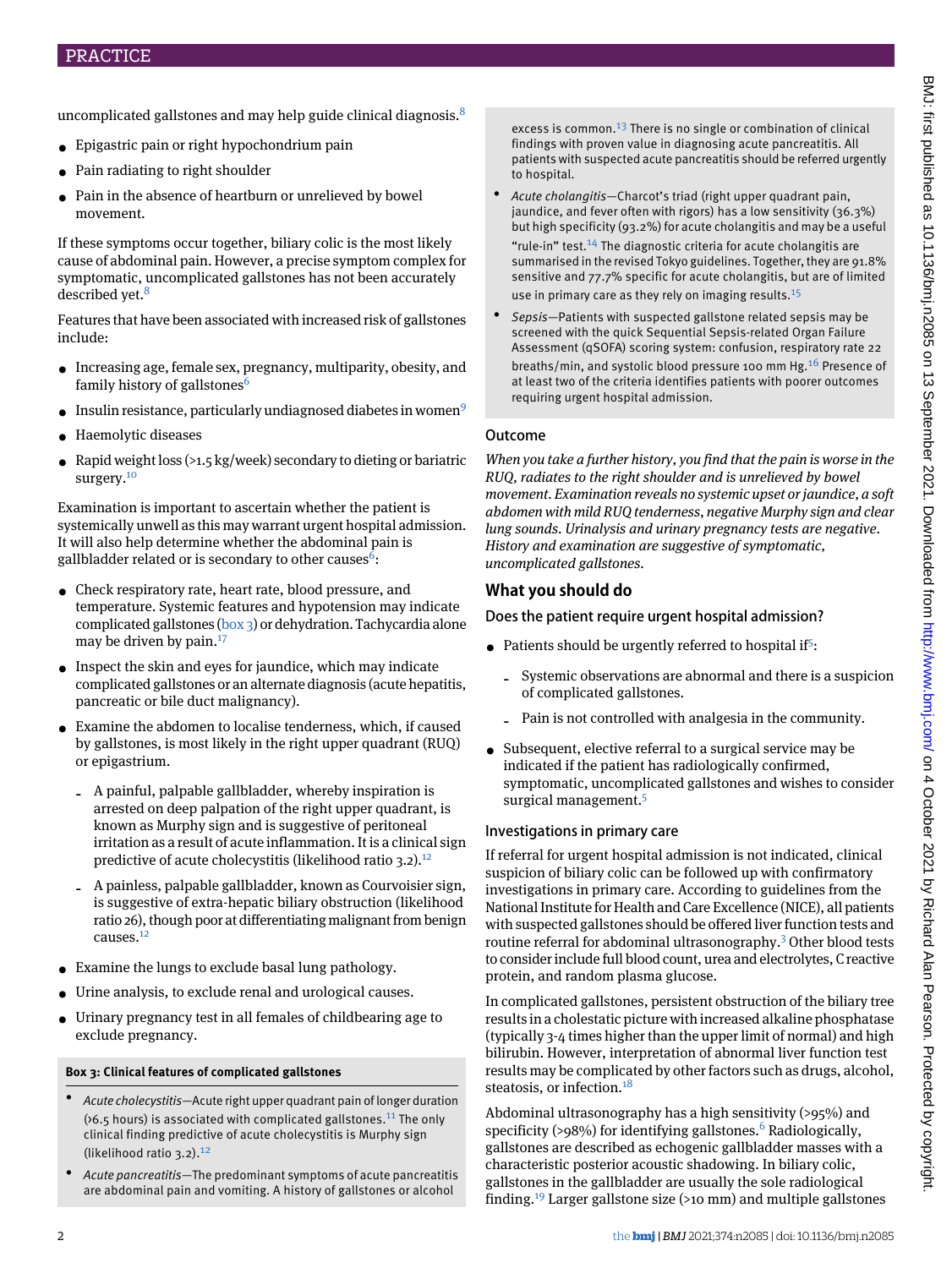have been positively associated with future uncomplicated and complicated gallstone events in a cohort study.[4](#page-2-3)

### Discussing management options

Patients may ask if biliary colic requires surgery ([box 4](#page-2-14)). NICE recommends offering laparoscopic cholecystectomy to all patients with diagnosed symptomatic, uncomplicated gallstones. People who wish to undergo surgery should be referred electively to a surgical service.<sup>[1](#page-2-0)3</sup> Others may wish to discuss conservative management. This may be an appropriate management option in people with high anaesthetic and surgical risk due to underlying comorbidities or frailty. Otherwise, conservative management is currently regarded as a temporary measure due to the ongoing risks of pain recurrence and gallstone related complications. In a systematic review of two randomised controlled trials, participants with conservatively managed biliary colic were at significantly higher risk of developing gallstone related complications (14/102, 14%) compared with those who underwent surgery (2/99; 2%) over 14 years. The commonest complication was acute cholecystitis, the incidence of which was significantly higher with conservative management (9/102; 9%) than with surgery (0/99; 0%). Of the 102 participants randomised to observation, 46 (45%) eventually required surgery due to complicated gallstone disease.<sup>[21](#page-3-5)</sup> A clinical trial is ongoing to compare surgery with conservative management for preventing recurrence of pain and complications in people with symptomatic, uncomplicated gallstones.<sup>[24](#page-3-6)</sup>

### <span id="page-2-14"></span>**Box 4: Surgical management of biliary colic**

Elective surgery, in the form of laparoscopic cholecystectomy, is the current recommended treatment for symptomatic, uncomplicated gallstones.[3](#page-2-2) Cholecystectomies are one of the most common procedures in surgical practice, with a low risk of postoperative mortality (0.1-0.7%). Advanced age, comorbidities, and emergency procedures are risk factors for poorer surgical outcomes.<sup>[20](#page-3-7)</sup> Decision to undergo surgery is patient centred with guidance from the surgeon, including discussion of gallstone related complication risks, surgery related complication rates, and individual patient factors.[5](#page-2-4)

Surgery may not be a definitive treatment in all patients with biliary colic. Around 10-40% of patients continue to experience abdominal pain and dyspepsia postoperatively, described as post-cholecystectomy syndrome. $21 - 23$  $21 - 23$  $21 - 23$  $21 - 23$  This may be due to organic causes (including physiological changes following absence of gallbladder and bile), intraoperative biliary tract injury, or undiagnosed extra-biliary disease before surgery.[23](#page-3-9)

Lifestyle modification with exercise and a low fat diet has traditionally been advised to prevent recurrence of biliary colic, but evidence for this approach remains insufficient. A systematic review to assess the benefits of lifestyle modification for preventing recurrence of gallstone-related pain is ongoing.[25](#page-3-10)

The recommended initial analgesics for biliary colic are paracetamol and diclofenac.<sup>[1](#page-2-0)</sup> A meta-analysis found non-steroidal anti-inflammatory drugs (NSAIDs) to be as effective as opiates and superior to antispasmodics in relieving gallstone related pain.<sup>[26](#page-3-11)</sup> Use of NSAIDs should be rationalised against contraindications, particularly gastrointestinal ulceration which may be a differential diagnosis in patients presenting with epigastric pain. Antibiotic therapy is not indicated in biliary colic. There is insufficient evidence to support the use of proton pump inhibitors, hyoscine, or gallstone dissolution therapies (ursodeoxycholic acid, extracorporeal lithotripsy) in the management of symptomatic, uncomplicated gallstones.[5](#page-2-4)

### **How this article was created**

This article is based on the National Institute for Health and Care Excellence (NICE) clinical guideline on diagnosis and management of gallstone disease (2014)<sup>[3](#page-2-2)</sup> and the Royal College of Surgeons of England commissioning guide on gallstone disease (2016).<sup>[5](#page-2-4)</sup> Information was supplemented by the authors' clinical experience and ongoing monitoring of the academic literature on gallbladder disease.

### **Education into practice**

- What are the differences in presentation and examination findings of symptomatic, uncomplicated gallstones versus complicated gallstones?
- In a patient presenting with symptoms of gallstones, how would you rationalise between urgent referral for hospital admission versus non-urgent referral to a surgical service?

### **How patients were involved in the creation of this article**

Two patients who had had gallstones and underwent surgery for gallbladder removal shared their experiences with us. They reviewed article drafts, provided comments to reflect patient perspective, and suggested we develop the sections on conservative management of biliary colic and pain relief. We thank them for their contribution.

Contributors: All authors contributed to the conception of this article. SH wrote the original manuscript and revised it after comments from IA, GR, and PM. All authors gave final approval of this version to be published, and all agree to be accountable for all aspects of the work and will ensure that questions related to the accuracy or integrity of any part of the work are appropriately investigated and resolved.

<span id="page-2-0"></span>Competing interests: We have read and understood BMJ policy on declaration of interests and have no relevant interests to declare.

<span id="page-2-1"></span>Provenance and peer review: Commissioned, based on an idea from the author; externally peer reviewed.

- <span id="page-2-2"></span>1 National Institute for Health and Care Excellence. CKS: Gallstones. 2019. <https://cks.nice.org.uk/topics/gallstones/>.
- <span id="page-2-3"></span>2 Kratzer W, Mason RA, Kächele V. Prevalence of gallstones in sonographic surveys worldwide. J Clin Ultrasound 1999;27:1-7.
- <span id="page-2-4"></span>doi: 10.1002/(SICI)1097-0096(199901)27:1<1::AID-JCU1>3.0.CO;2-H. pmid: 9888092 3 National Institute for Health and Care Excellence. Gallstone disease: diagnosis and management
- <span id="page-2-5"></span>(Clinical guideline CG188). 2014. <https://www.nice.org.uk/guidance/cg188>.
- <span id="page-2-6"></span>4 Shabanzadeh DM, Sørensen LT, Jørgensen T. A prediction rule for risk stratification of incidentally discovered gallstones: results from a large cohort study. Gastroenterology 2016;150:156-167.e1. doi: 10.1053/j.gastro.2015.09.002. pmid: 26375367
- <span id="page-2-7"></span>5 Royal College of Surgeons of England. Gallstones - Commissioning Guide. 2016. [https://www.rcseng.ac.uk/library-and-publications/rcs-publications/docs/gallstones-commissioning](https://www.rcseng.ac.uk/library-and-publications/rcs-publications/docs/gallstones-commissioning-guide/)[guide/.](https://www.rcseng.ac.uk/library-and-publications/rcs-publications/docs/gallstones-commissioning-guide/)
- <span id="page-2-8"></span>6 Abraham S, Rivero HG, Erlikh IV, Griffith LF, Kondamudi VK. Surgical and nonsurgical management of gallstones. Am Fam Physician 2014;89:795-802.pmid: 24866215
- <span id="page-2-9"></span>7 Talley NJ, Phung N, Kalantar JS. ABC of the upper gastrointestinal tract: Indigestion: When is it functional?BMJ 2001;323:1294-7. doi: 10.1136/bmj.323.7324.1294. pmid: 11731396
- <span id="page-2-11"></span>8 Festi D, Sottili S, Colecchia A, etal. Clinical manifestations of gallstone disease: evidence from the multicenter Italian study on cholelithiasis (MICOL). Hepatology 1999;30:839-46. doi: 10.1002/hep.510300401. pmid: 10498631
- <span id="page-2-10"></span>9 Ruhl CE, Everhart JE. Association of diabetes, serum insulin, and C-peptide with gallbladder disease. Hepatology 2000;31:299-303. doi: 10.1002/hep.510310206. pmid: 10655249
- <span id="page-2-13"></span><span id="page-2-12"></span>10 Wudel LJ, JrWright JK, Debelak JP, Allos TM, Shyr Y, Chapman WC. Prevention of gallstone formation in morbidly obese patients undergoing rapid weight loss: results of a randomized controlled pilot study. J Surg Res 2002;102:50-6. doi: 10.1006/jsre.2001.6322. pmid: 11792152
- 11 Berhane T, Vetrhus M, Hausken T, Olafsson S, Søndenaa K. Pain attacks in non-complicated and complicated gallstone disease have a characteristic pattern and are accompanied by dyspepsia in most patients: the results of a prospective study. Scand J Gastroenterol 2006;41:93-101. doi: 10.1080/00365520510023990. pmid: 16373282
- 12 McGee S. Evidence-based physical diagnosis. 4th ed. Elsevier 2018:451.
- 13 Hazra N, Gulliford M. Evaluating pancreatitis in primary care: a population-based cohort study. Br J Gen Pract 2014;64:e295-301. doi: 10.3399/bjgp14X679732. pmid: 24771844
- 14 Rumsey S, Winders J, MacCormick AD. Diagnostic accuracy of Charcot's triad: a systematic review ANZ J Surg 2017;87:232-8. doi: 10.1111/ans.13907. pmid: 28213923